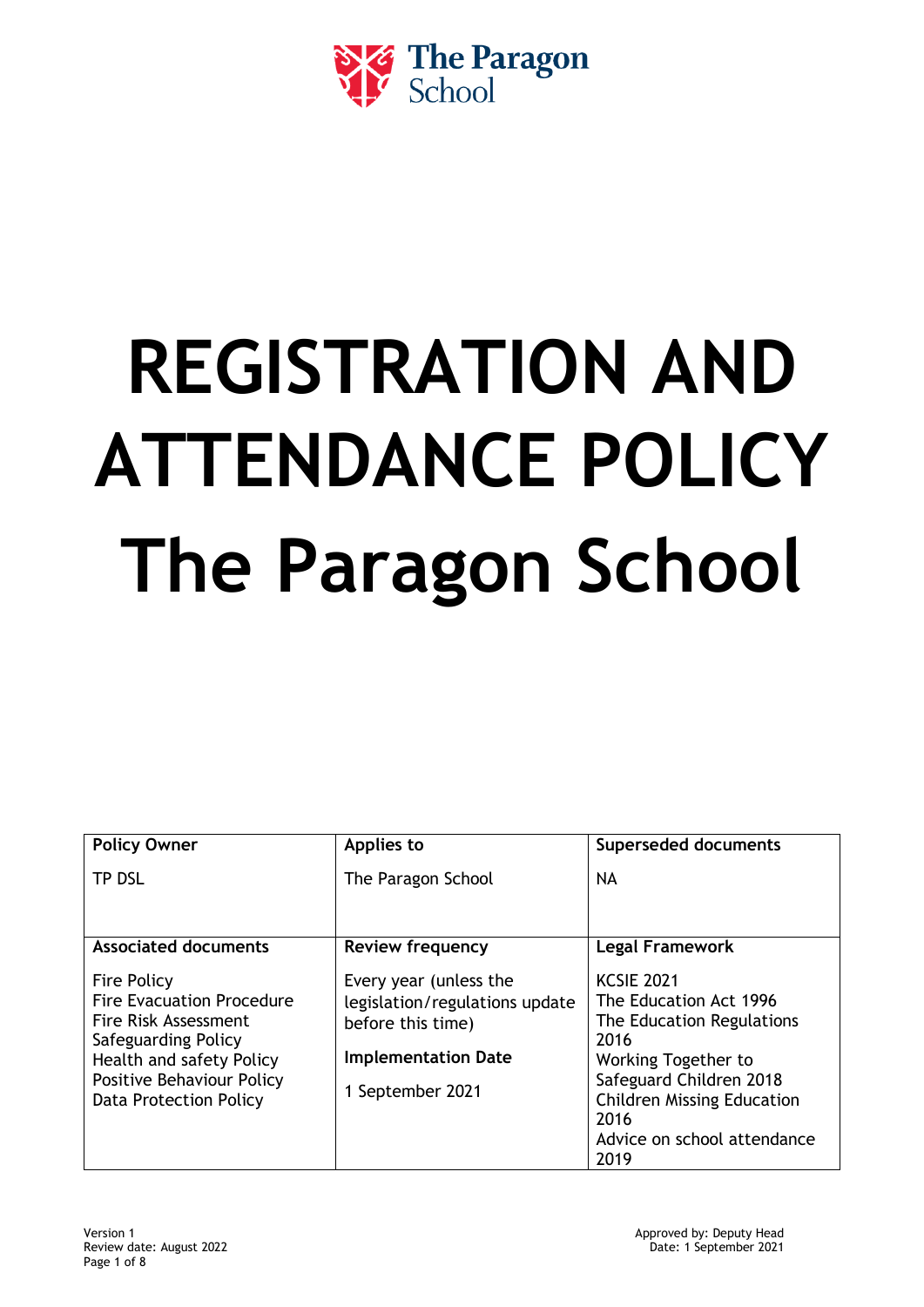

# **1. Introduction**

Prior Park Schools (PPS) comprises three schools. Two of those schools, Prior Park College (PPC) and The Paragon School (TP) are incorporated in England as Prior Park Educational Trust Ltd. The third school, Prior Park School Gibraltar (PPSG), is incorporated in Gibraltar as Prior Park School Ltd. Both are companies limited by guarantee and registered charities.

# **2. Policy Aims**

All children are entitled to a full-time education which is suitable to their age, aptitude and any special educational needs they may have in line with the standards of Keeping Children Safe in Education (KCSIE). To safeguard their right to education all children admitted to a Prior Park School are entered on to the specific school Attendance Register, which are on the SchoolBase system.

The Registration and Attendance Policy aims to explain our systems/procedures and processes in place to promote good attendance. Whilst we no longer have to submit attendance statistics for external record, we do scrutinise attendance on a monthly basis in order to be aware of any issues. The Attendance Register and Registration print outs are kept for three years before being securely destroyed.

# **3. Registration**

Students at The Paragon are registered twice a day. Once in the morning by 9.00am and again in the afternoon, 1.00pm for Pre-Prep and 1.45pm for Prep. All students, irrespective of age, are registered and their attendance is entered on the schools MIS system, SchoolBase.

Registers are taken electronically, and data recorded on the SchoolBase system. Any late-comers are asked to report to Reception so that attendance can be established.

The Paragon recognises its duty to inform the local authority (in most cases B&NES) of any student who fails to attend school regularly or has been absent without the school's permission for a continuous period of 10 school days or more.

Class teachers must be aware of any patterns in attendance. Any unauthorised absence must be raised immediately with the DSL. If a child is not present for registration, the class teacher should contact Reception who will phone the parents to ascertain why the child is not at school.

If Reception do not gain a satisfactory response from a parent, they will immediately inform the DSL who will follow up.

The Receptionists keep a list of children, and staff, who have left the site and this forms part of the school fire register, which they provide in case of a fire alarm.

# **4. Absence Recording and Procedures**

## **Illness and other legitimate reasons**

If a student is unfit for school, parents should email [paragon.reception@priorparkschools.com](mailto:paragon.reception@priorparkschools.com) This will be verified by contact from home, by telephone or by e-mail. Absences will not be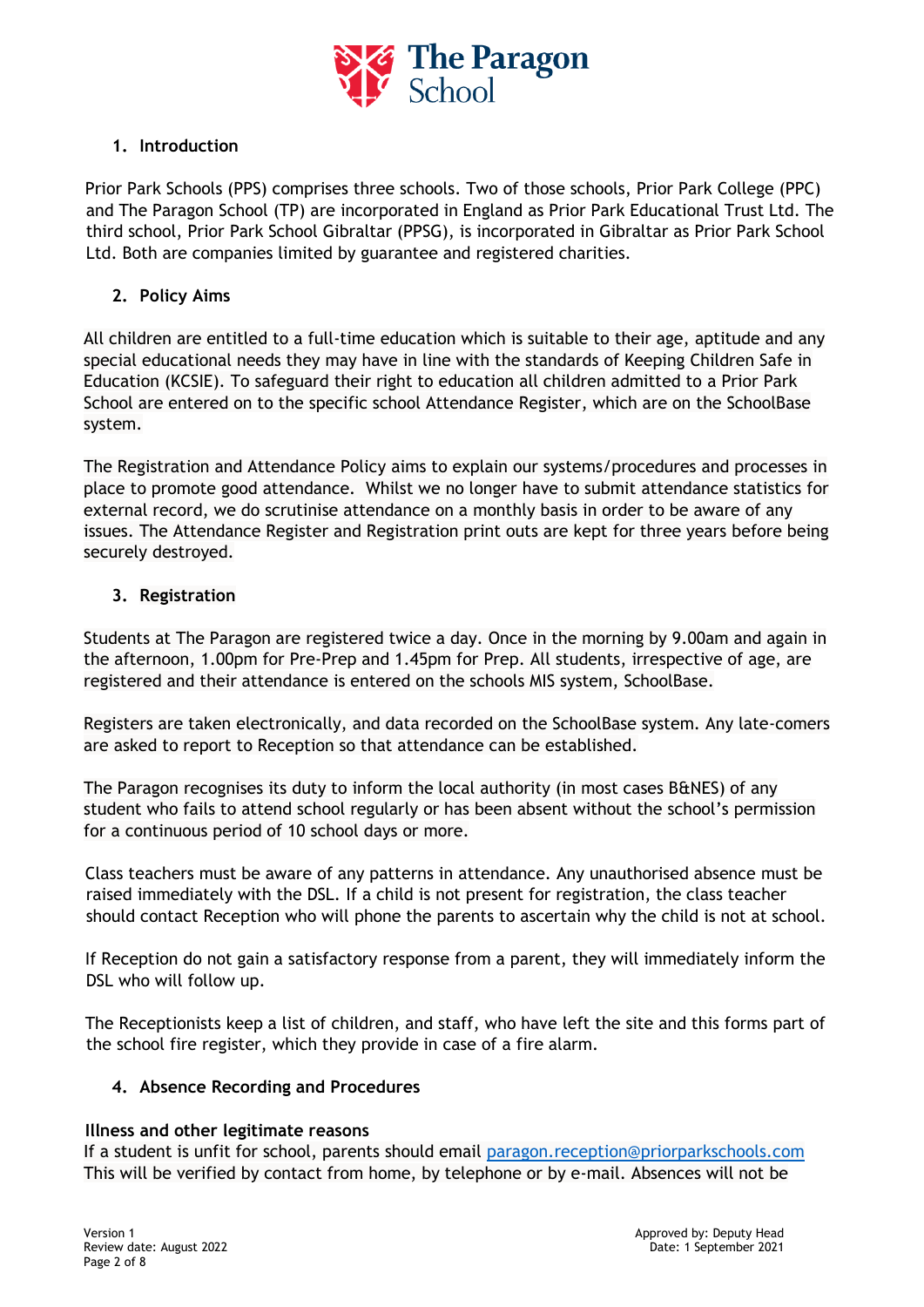

authorised without this procedure. In exceptional circumstances, further evidence of illness (such as a doctor's note) may be requested.

Other reasons for absence must be discussed with the school each time. Notes will not necessarily be accepted as providing valid reasons. The school will not normally authorise absences unless they are caused by unavoidable circumstances.

## **Holidays**

All holiday leave in term time is to be discouraged, as it disrupts academic progress and can place students at a disadvantage. The school has long holiday periods and parents are asked to use these published vacation times.

Any holiday leave in term time is at the discretion of the Head. Provided the request is made in advance in writing, leave for up to 10 days per school year may be granted, provided the student's attendance record is otherwise satisfactory.

Leave may be refused where a student has already missed a lot of work. In general, the school would wish to discourage such requests, but recognises that exceptional circumstances may occur. Requests for leave beyond 10 days a year can only be entertained in rare circumstances.

#### **Lateness**

Students must arrive on time to be given an attendance mark for that session. However, we fully appreciate that lateness can at times be unavoidable. We ask parents to inform school, by phoning Reception, if their child will be late, or emailing in advance if it is a known lateness.

Students who arrive late, but within the registration time (8.45am-9.00am) will be marked with a L. Late arrival after the registration time will be marked with a U.

Class teachers need to remain aware of any pattern to late arrivals and report any to the DSL.

## **5. Registration Process and Categories**

- Registration occurs at 8.45am and at 1.00pm/1.45pm in their classroom/or at point of specialist lesson. The teacher responsible for teaching the class at that time will be responsible for ensuring they register the class.
- Registers are legal documents and must be kept strictly in accordance with the regulations. Marking registers properly is fundamental to a whole-school approach to promoting attendance.
- Standard notation: -key codes that are routinely used.

# **Absence and Attendance codes: basic codes**

Present= denoted by a forward or reverse oblique/  $\setminus$ 

- L  $=$  Late (before registers close; i.e. before 9.00am am or 1.00pm/1.45pm)
- $U =$  Late (after registers close, i.e. after 9.00am am or 1.00pm/1.45pm)
- $P =$  Approved sporting activity (taking part in fixture)
- $V =$  Educational visit/trip (organised school trips and visits)
- # =school closed (e.g. a Bank holiday or a closure due to bad weather)

X = student not required to be in school (e.g. due to age or relevant to a group excused school)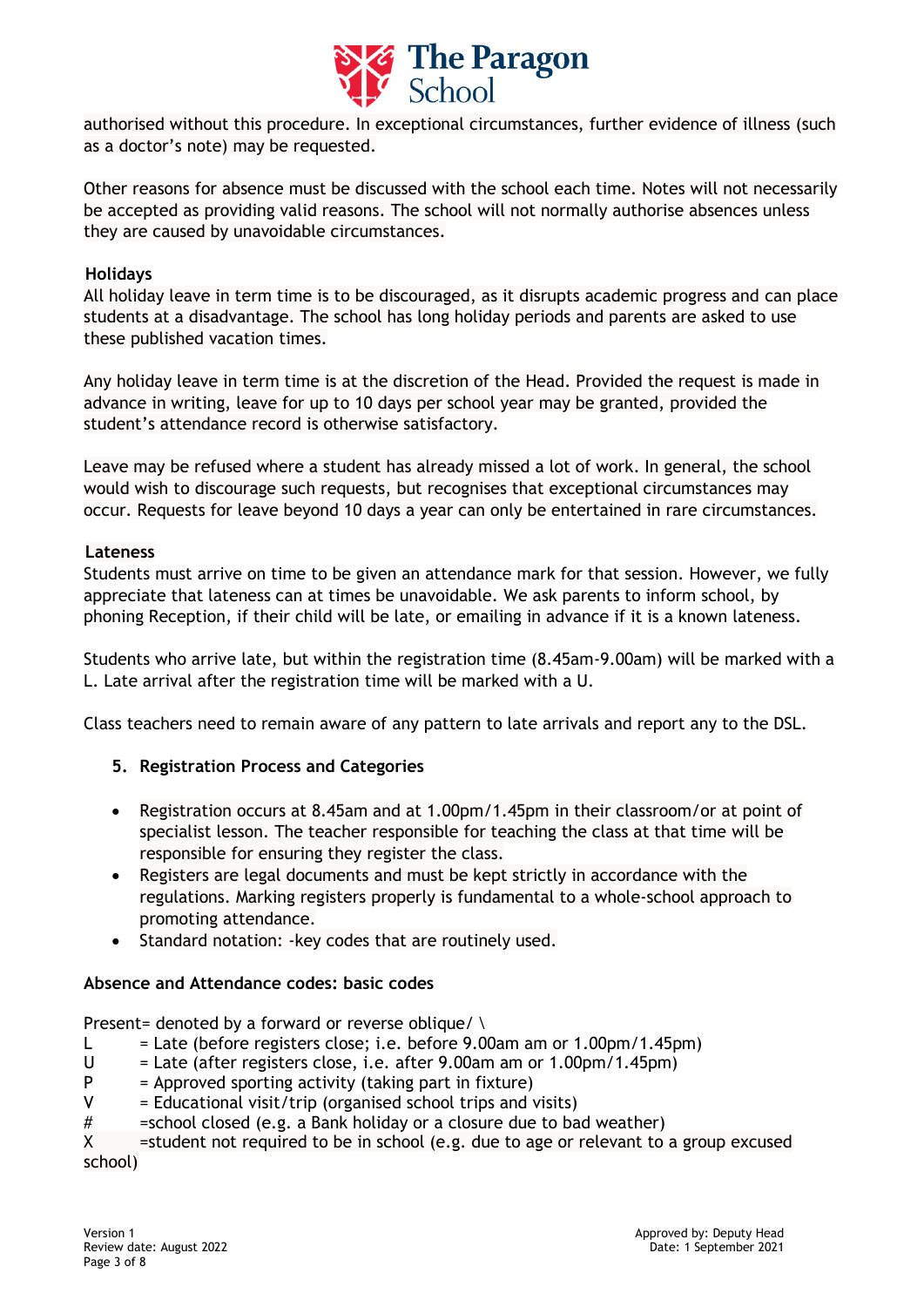

Authorised absence

- $C =$  Other circumstances (not covered by another appropriate code)
- $E = Excluded (no alternative provision made)$
- $F =$  Extended family holiday (agreed)
- $H = F$ amily Holiday (agreed)
- $I = Ilness$
- J = Interview
- $M = Medical/Dental$  appointments
- R = Religious observance
- $E = Excluded$

# Unauthorised Absence

- $G = F$ amily Holiday not agreed or days in excess
- $O =$  Unauthorised absence (not covered by other code or description)

 $N = No$  reason yet provided -this is a temporary code and will be amended once information is received or replaced by O if a valid reason is not provided.

## Covid

X01 - (COVID) Non compulsory school age student not required to be in school

- X02 (COVID) Self-isolating with COVID-19 symptoms
- X05 (COVID) Required to self-isolate as part of quarantine requirement (after arriving in the UK)

X06 - (COVID) Shielding due to being clinically vulnerable & advised not to attend by Health professional

X07 - (COVID) Student advised specifically not to attend school as part of government advice I01 - (COVID) Illness

I02 - (COVID) Illness - Confirmed case of COVID-19

X08 - (COVID) Student not attending school in line with advice from Directors of Public Health as part of outbreak management

X09 - (COVID) Student required by NHS test and trace, to self-isolate as a close contact of a confirmed case of COVID-19

## **Registration process for staff**

- Complete the register at the start of the morning and the afternoon.
- If you are teaching the class then it is your responsibility to complete the register at the registration time.
- If there is a child who has not been registered, then you should contact Reception to find out the reason.
- If a parent has not informed school of an absence, then the Receptionist will make contact with the parents to find the reason for the absence.
- If any pattern of lateness, absence or poor absence is noted, inform the DSL.

## **Contact with parents**

We expect parents to contact the school on the first day of any unforeseen absence. We expect parents to inform the school of any prior appointments which may affect attendance.

If a child is away and their parents have not contacted the school, then the member of staff responsible for registration will contact Reception and they will phone the parents, or email, to ascertain the reason for the absence.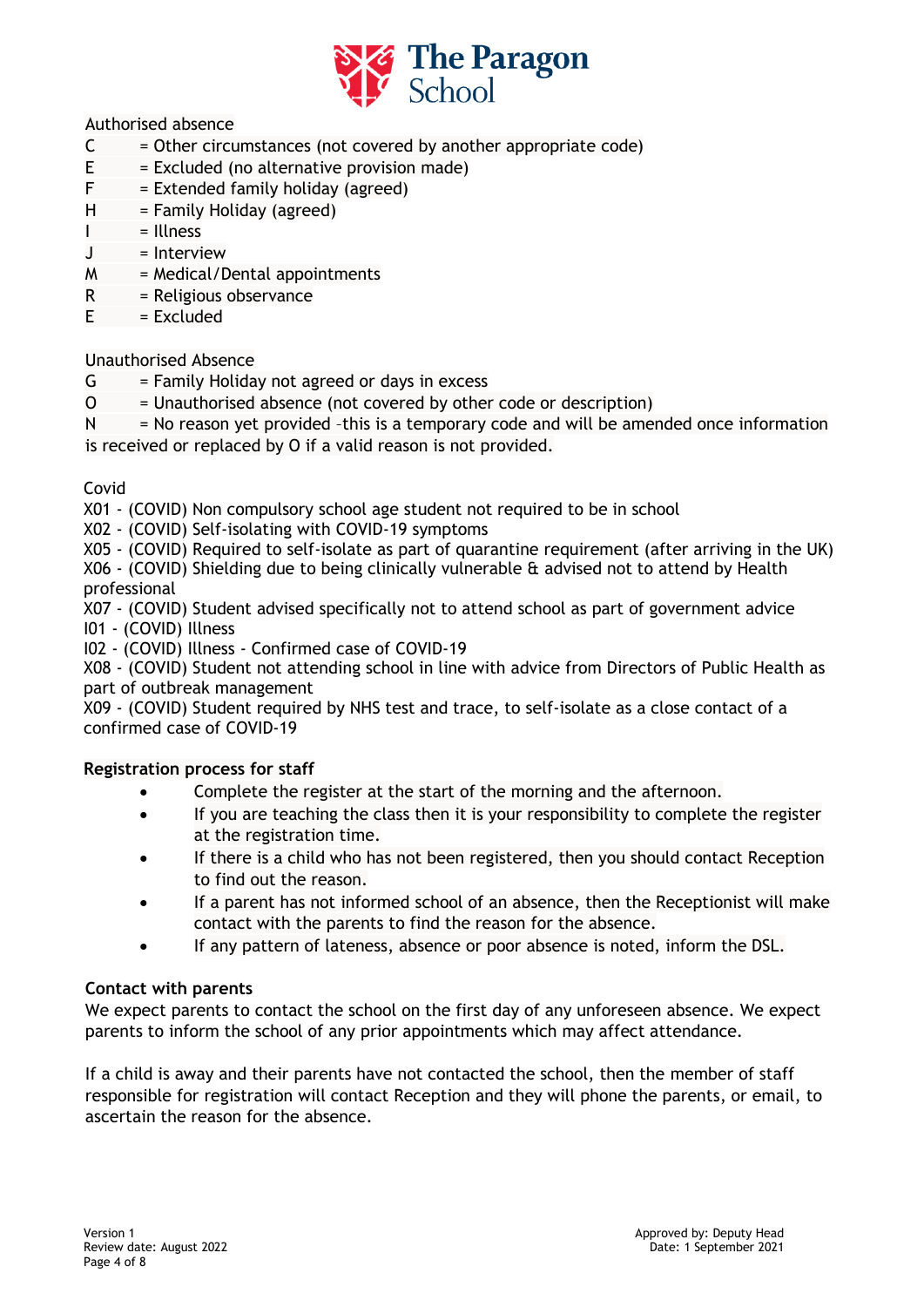

# **6. Responding to concerns**

If staff notice a pattern of absence or lateness, they will liaise with the DSL. The DSL will also monitor registers to look for patterns of absence and will also monitor to see whether any child's absence drops below 80%.

In the first incense, a conversation will be initiated with the parents and school will seek to explore how we can help improve the child's attendance.

If the child is absent for 10 or more unauthorised days, then the DSL will contact the Children Missing Education Services at Manvers Street. [CMES@bathnes.gov.uk](mailto:CMES@bathnes.gov.uk) Tel: 01225 394241

If necessary, external agencies can be approached for support. For example, completing an Early Help Assessment [Early Help Assessment | Bath and North East Somerset Council \(bathnes.gov.uk\)](https://beta.bathnes.gov.uk/early-help-assessment)

## **Children Missing Education**

The children at risk of missing their education generally fall into the following categories, but this is not exclusive:

- **Children of compulsory school age who are:**
	- Not registered with a school and not being educated otherwise.
	- Children with significant absence from their registered school without good reason
- **Children miss education for a number of reasons including:**
	- Fail to start school at the appropriate time so do not enter the educational system;
	- Removed from their registered school by parents
	- They cease to attend, due to illness or bullying
	- They may be excluded from school (formally and informally)
	- Fail to find a suitable school place after moving to a new area
	- Complexity of needs and no suitable school place is available
- **Children and young people in the following groups are more likely to be missing from education**
	- Students at risk of harm or neglect
	- Children of Gypsy, Roma & Traveller families
	- Families of Armed Forces
	- Asylum Seekers and Refugees
	- Missing children/runaways from home or care
	- Children & young people supervised by the Justice system
	- Children who cease to attend school
	- Young people returning from custody
	- Children & young people new to the country
	- Looked after children & children who are privately fostered
	- Children & young people living in temporary accommodation/refuge
	- Young people (reached 16 but still of compulsory school age) in supported lodgings or living independently
	- Young carers
	- Teenage parents

If a child leaves the school, The Paragon must ensure that they are moving to another school or being educated at home. It is the school's responsibility to report to CMES any child whose educational journey is not known after they have left The Paragon.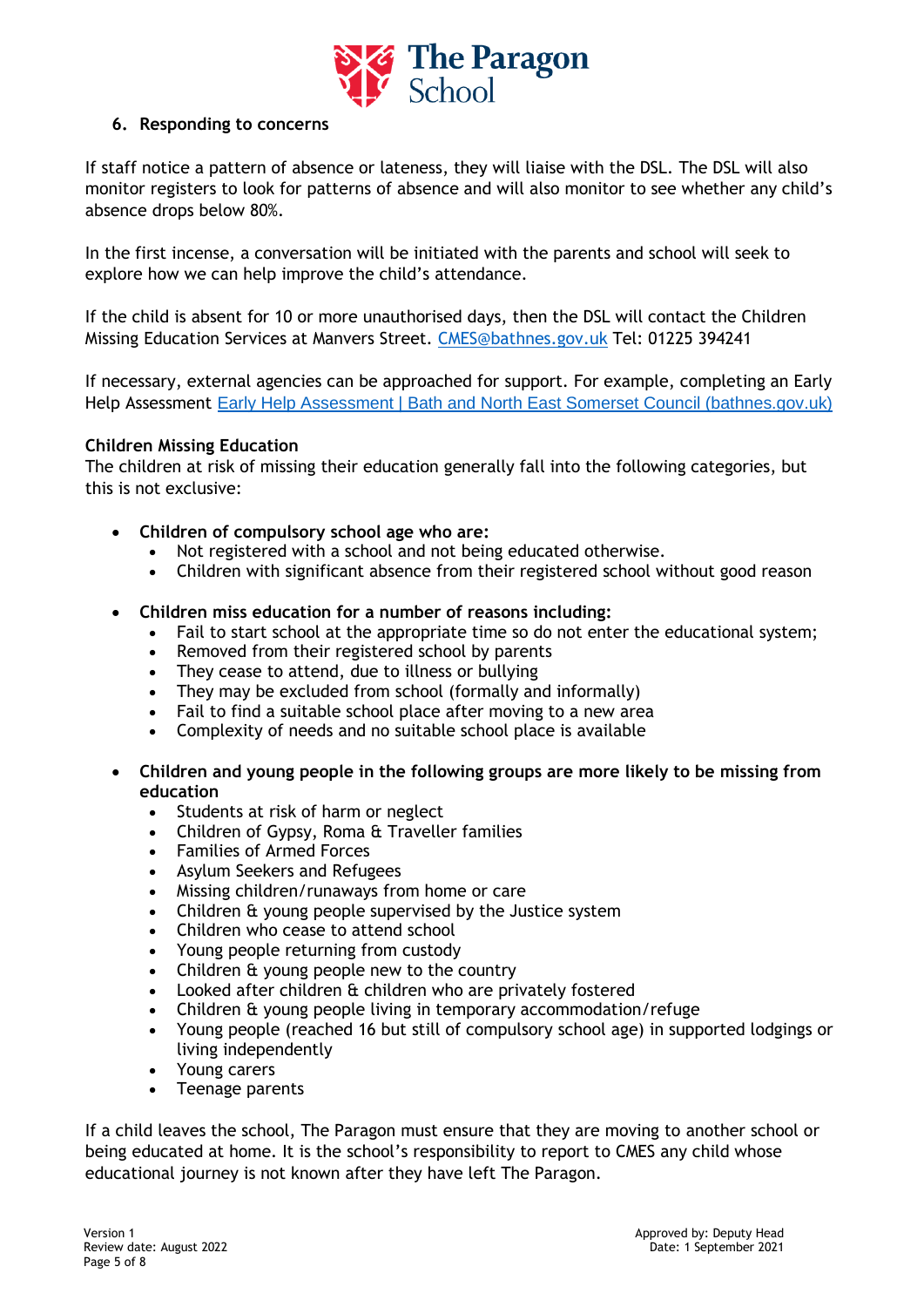

Contact 01225 394241 or email [cmes@bathnes.gov.uk](mailto:cmes@bathnes.gov.uk)

#### **Fixtures**

For sporting fixtures held off site, a full registration should be carried out before leaving The Paragon and Reception informed of any absences or children not attending the fixture. During the fixture, staff are responsible for ensuring that the children remain safe and accounted for.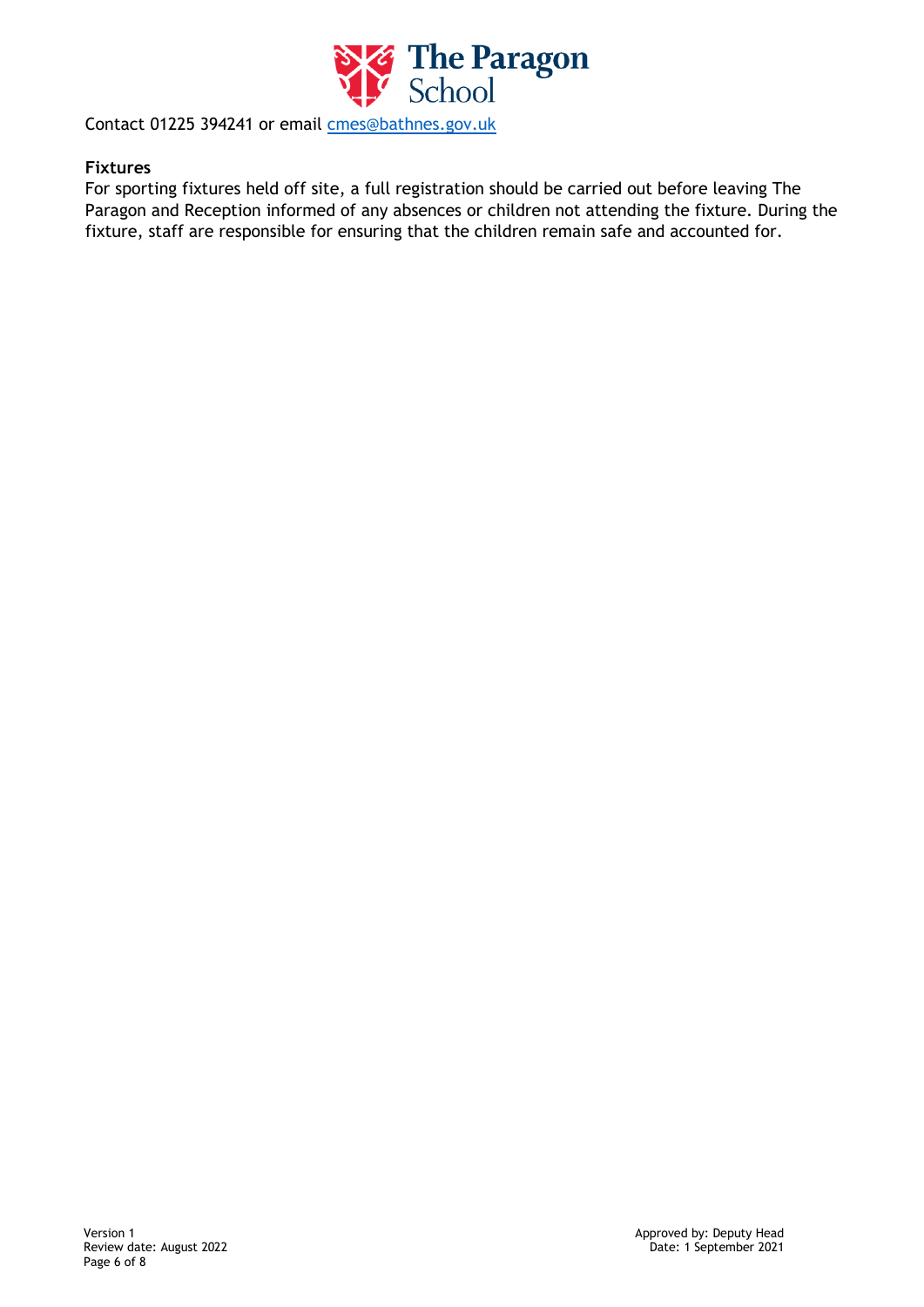

# **APPENDIX A- Missing Child Procedure**

**What to do in the case of a child going missing from SCHOOL**